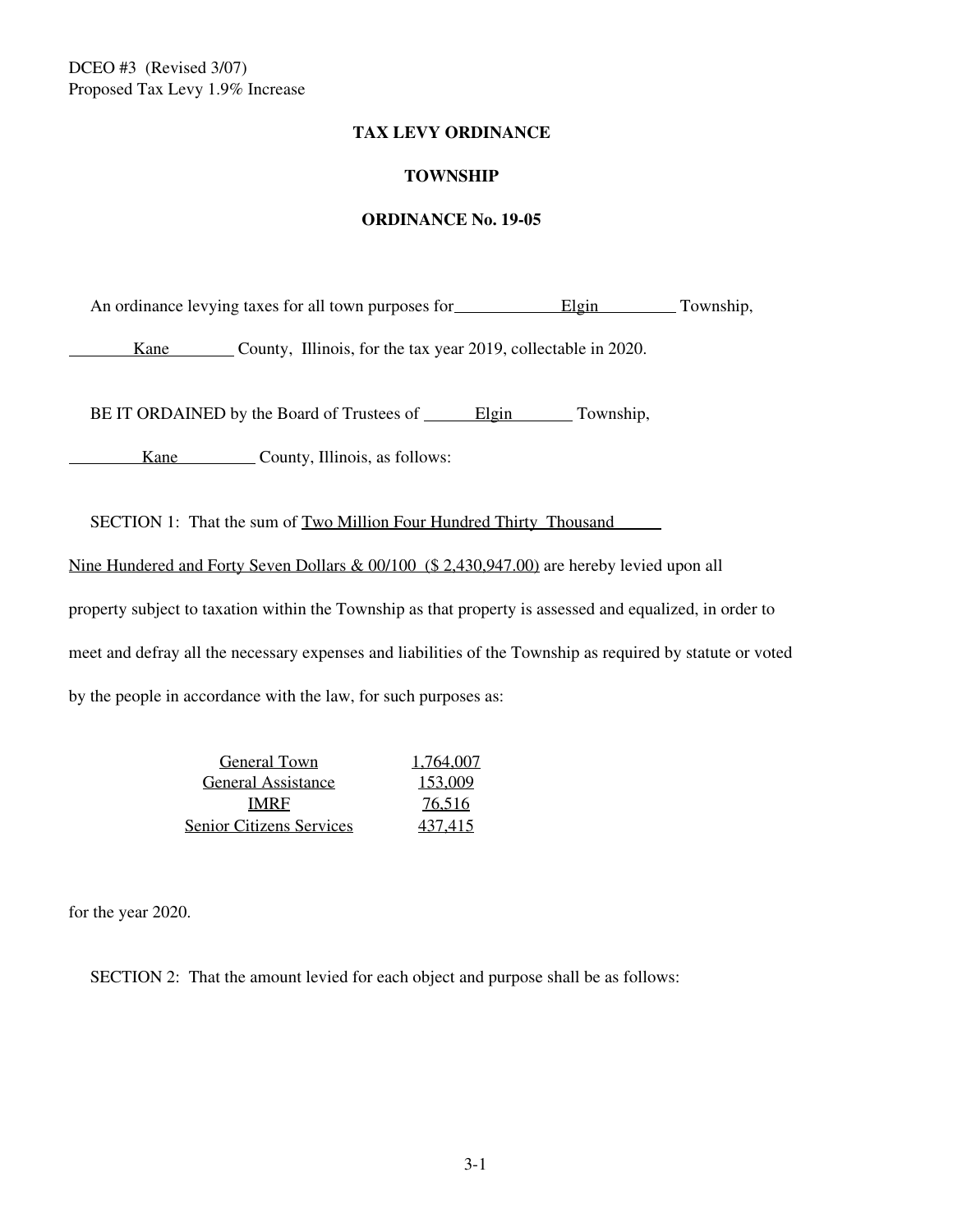| <b>GENERAL TOWN FUND</b>                                                                                                        | <b>Amount</b><br><b>Levied</b>                      |           |
|---------------------------------------------------------------------------------------------------------------------------------|-----------------------------------------------------|-----------|
| <b>ADMINISTRATION</b><br>Personnel<br><b>Contractual Services</b><br>Commodities<br>Capital Outlay<br><b>Other Expenditures</b> | 265,000<br>255,000<br>100,000<br>100,000<br>314,007 |           |
| <b>TOTAL ADMINISTRATION:</b>                                                                                                    |                                                     | 1.034.007 |
| <b>ASSESSOR</b><br>Personnel<br><b>Contractual Services</b><br>Commodities<br>Capital Outlay<br><b>Other Expenditures</b>       | 590,000<br>90,000<br>50,000                         |           |
| <b>TOTAL ASSESSOR:</b>                                                                                                          |                                                     | 730,000   |
| <b>TOTAL GENERAL TOWN FUND:</b>                                                                                                 |                                                     | 1.764,007 |

REF: General Corporate Tax 60 ILCS 1/235-10

# **ILLINOIS MUNICIPAL RETIREMENT FUND (IMRF)**

| Personnel | 76,515 |
|-----------|--------|
|           |        |

## **TOTAL IMRF FUND:** 76,515

REF: IMRF Tax 40 ILCS 5/7-171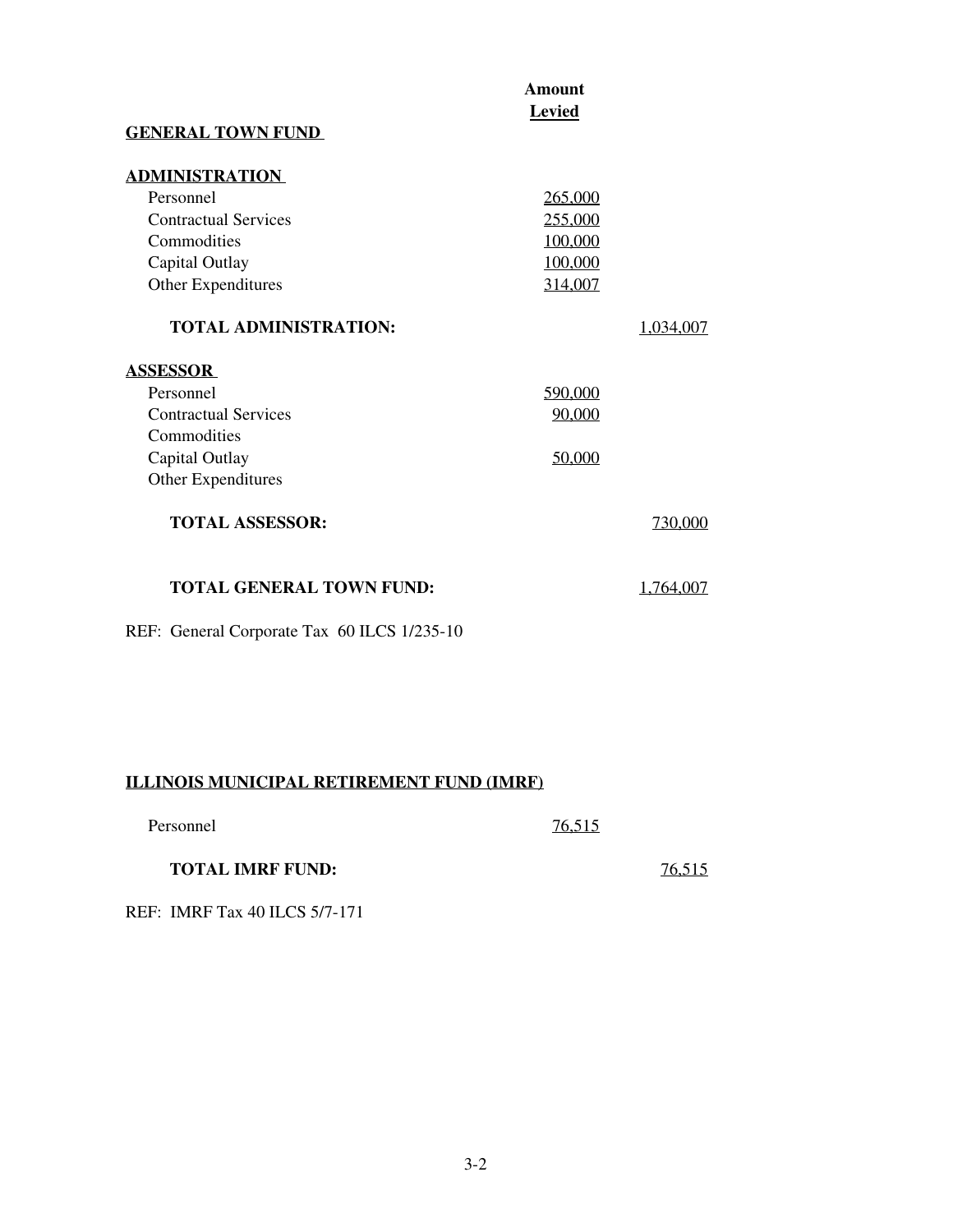|                                                   | <b>Amount</b><br><b>Levied</b> |                |
|---------------------------------------------------|--------------------------------|----------------|
| <b>GENERAL ASSISTANCE FUND</b>                    |                                |                |
| <b>ADMINISTRATION</b>                             |                                |                |
| Personnel                                         | 55,000                         |                |
| <b>Contractual Services</b>                       | 5,000                          |                |
| Commodities                                       |                                |                |
| Capital Outlay                                    |                                |                |
| Other Expenditures                                |                                |                |
| <b>TOTAL ADMINISTRATION:</b>                      |                                | 60.000         |
| <b>HOME RELIEF</b>                                |                                |                |
| <b>Contractual Services</b>                       | 45,000                         |                |
| Commodities                                       | 48,010                         |                |
| Other Expenditures                                |                                |                |
| <b>TOTAL HOME RELIEF:</b>                         |                                | 93.010         |
| <b>TOTAL GENERAL ASSISTANCE FUND:</b>             |                                | 153.010        |
| REF: Public Assistance Tax 60 ILCS 1/235-20       |                                |                |
| <b>SENIOR CITIZEN FUND</b>                        |                                |                |
| Personnel                                         |                                |                |
| <b>Contractual Services</b>                       |                                |                |
| Commodities                                       |                                |                |
| Capital Outlay                                    |                                |                |
| Other Expenditures                                | 437,415                        |                |
| <b>TOTAL SENIOR CITIZEN FUND:</b>                 |                                | <u>437,415</u> |
| REF: Senior Citizens Services Tax 60 ILCS 1/35-55 |                                |                |
| <b>TAX LEVY SUMMARY</b>                           |                                |                |
| General Corporate Tax                             | 1,764,007                      |                |
| <b>Audit Tax</b>                                  |                                |                |
| <b>Insurance Tax</b>                              |                                |                |
| Illinois Municipal Retirement Tax                 | 76,515                         |                |
| Social Security Tax                               |                                |                |
| <b>Public Assistance Tax</b>                      | <u>153,010</u>                 |                |
| Cemetery Tax                                      |                                |                |
| <b>Senior Citizen Services</b>                    | 437,415                        |                |
| <b>TOTAL TAXES LEVIED:</b>                        |                                | 2,430.947      |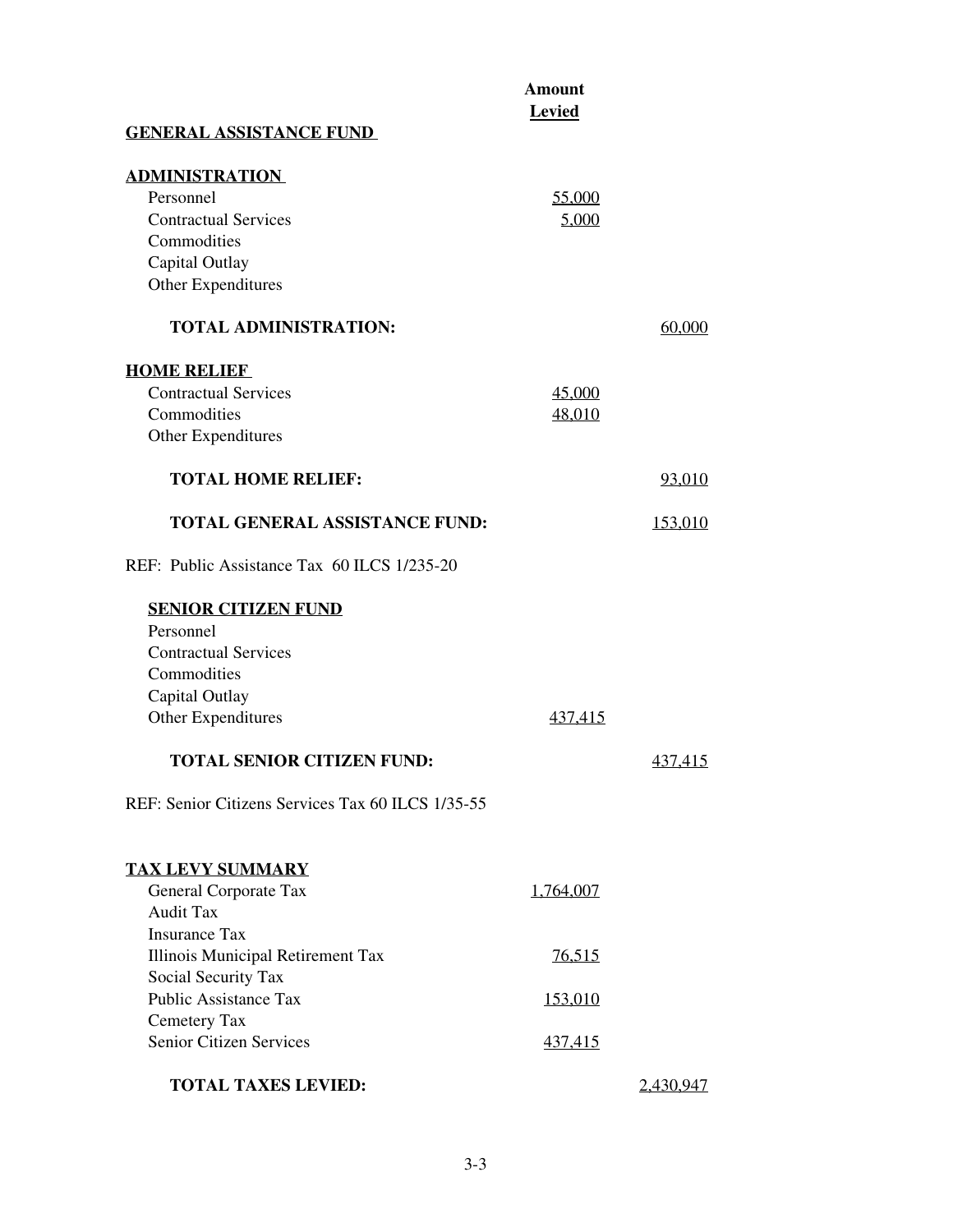SECTION 3: That the Town Clerk shall make and file with the County Clerk of said County of

Kane strategies on or before the last Tuesday of December, a duly certified copy of this ordinance.

 SECTION 4: That if any section, subdivision, or sentence of this ordinance shall for any reason be held invalid or to be unconstitutional, such finding shall not effect the validity of the remaining portion of this ordinance.

SECTION 5: That this ordinance shall be in full force and effect after its adoption, as provided by law.

 ADOPTED this \_\_\_\_\_ day of \_\_\_\_\_\_\_\_\_\_\_\_\_\_\_\_\_, 2019, pursuant to a roll call vote by the Board of Trustees of Elgin Township, Kane

County, Illinois.

| <b>BOARD OF TRUSTEES</b> | <b>AYE</b> | $\overline{\text{NAY}}$ | <b>ABSENT</b> |
|--------------------------|------------|-------------------------|---------------|
| <b>Trustee Guerra</b>    |            |                         |               |
| Trustee Tepe             |            |                         |               |
| Trustee Van Weelden      |            |                         |               |
| <b>Trustee Poulton</b>   |            |                         |               |
| <b>Chairman Ramirez</b>  |            |                         |               |

\_\_\_\_\_\_\_\_\_\_\_\_\_\_\_\_\_\_\_\_\_\_\_\_\_\_\_\_\_\_ \_\_\_\_\_\_\_\_\_\_\_\_\_\_\_\_\_\_\_\_\_\_\_\_\_\_\_\_\_\_

Town Clerk Chairman - Board of Trustees